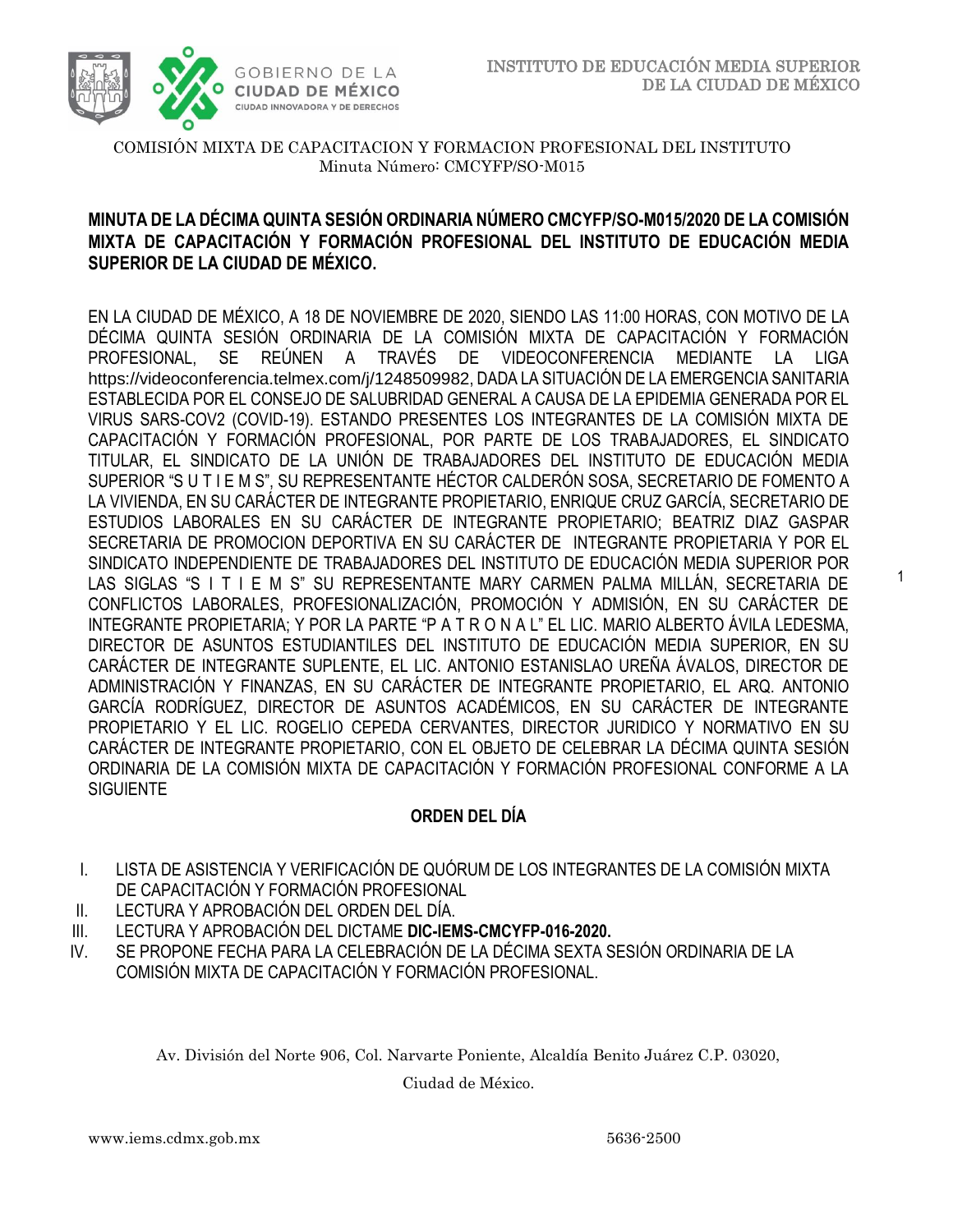

# /2020 **M I N U T A**

**PRIMERO. -** DE ACUERDO CON LA LISTA DE ASISTENCIA DE LOS INTEGRANTES DE LA COMISIÓN, EXISTE QUÓRUM LEGAL VÁLIDO PARA LLEVAR A CABO LA DÉCIMA QUINTA SESIÓN ORDINARIA DE LA COMISIÓN MIXTA DE CAPACITACIÓN Y FORMACIÓN PROFESIONAL.

**SEGUNDO. -** PREVIA LECTURA SE APRUEBA EL ORDEN DEL DÍA PROPUESTO POR LOS INTEGRANTES.

**TERCERO. -** LOS INTEGRANTES DE LA COMISIÓN MIXTA DE CAPACITACIÓN Y FORMACIÓN PROFESIONAL APRUEBAN EN TODAS Y CADA UNA DE SUS PARTES EL DICTAMEN **DIC-IEMS-CMCYFP-016-2020** PARA TODOS LOS EFECTOS ADMINISTRATIVOS CORRESPONDIENTES.

**CUARTO. -** SE ACUERDA FECHA PARA LA CELEBRACIÓN DE LA DÉCIMA SEXTA SESIÓN ORDINARIA DE LA COMISIÓN MIXTA DE CAPACITACIÓN Y FORMACIÓN PROFESIONAL EL 2 DE DICIEMBRE DE 2020, A LAS 11:00 HRS. SE ENVIARÁ MEDIANTE CORREO ELECTRÓNICO LA LIGA DE LA VIDEOCONFERENCIA A LOS INTEGRANTES, PREVIO A LA SESIÓN RESPECTIVA.

**QUINTO. -**SE ACUERDA CONFORME AL **DIC-IEMS-CMCYFP-015-2020** QUE PARA EL CASO DEL INCUMPLIMIENTO DE LO ESTIPULADO EN LA CONVOCATORIA DE **C-N-CMCyFP-002-2019 "AÑO SABÁTICO"** SE DETERMINA QUE LA DEVOLUCIÓN DEL DINERO SE TENDRÁ QUE HACER EN UN PLAZO MÁXIMO DE HASTA CUATRO MESES, LO CUAL SE DEBERÁ HACER DEL CONOCIMIENTO DEL TRABAJADOR.

**SEXTO. -**SE PRESENTAN PROPUESTAS PARA LA INTEGRACIÓN DEL PROGRAMA ANUAL DE CAPACITACIÓN.

**SÉPTIMO. -** LOS ACUERDOS TOMADOS EN LA PRESENTE SESIÓN, SON VÁLIDOS Y SURTIRÁN SUS EFECTOS LEGALES Y JURÍDICOS EN TÉRMINOS DE LO DISPUESTO POR EL NUMERAL TERCERO. PÁRRAFO SÉPTIMO Y OCTAVO DEL "ACUERDO POR EL QUE SE AUTORIZA EL USO DE MEDIOS REMOTOS TECNOLÓGICOS DE COMUNICACIÓN COMO MEDIOS OFICIALES PARA CONTINUAR CON LAS SESIONES DE LOS ÓRGANOS COLEGIADOS EN LA DEPENDENCIA, ÓRGANOS DESCONCENTRADOS, ENTIDADES DE LA ADMINISTRACIÓN PÚBLICA Y ALCALDÍAS DE LA CIUDAD DE MÉXICO, CON MOTIVO DE LA EMERGENCIA SANITARIA POR CAUSAS DE FUERZA MAYOR DEL CONSEJO DE SALUD DE LA CIUDAD DE MÉXICO", PUBLICADO EN LA GACETA OFICIAL DE LA CIUDAD DE MÉXICO EL 06 DE ABRIL DE 2020.

**OCTAVO. -** AGOTADOS EN SU TOTALIDAD LOS ASUNTOS DEL ORDEN DEL DÍA, LOS INTEGRANTES DE LA COMISIÓN EXPRESARON SU CONSENTIMIENTO SIN MEDIAR ALGÚN VICIO DE LA VOLUNTAD, RESPECTO

Av. División del Norte 906, Col. Narvarte Poniente, Alcaldía Benito Juárez C.P. 03020,

Ciudad de México.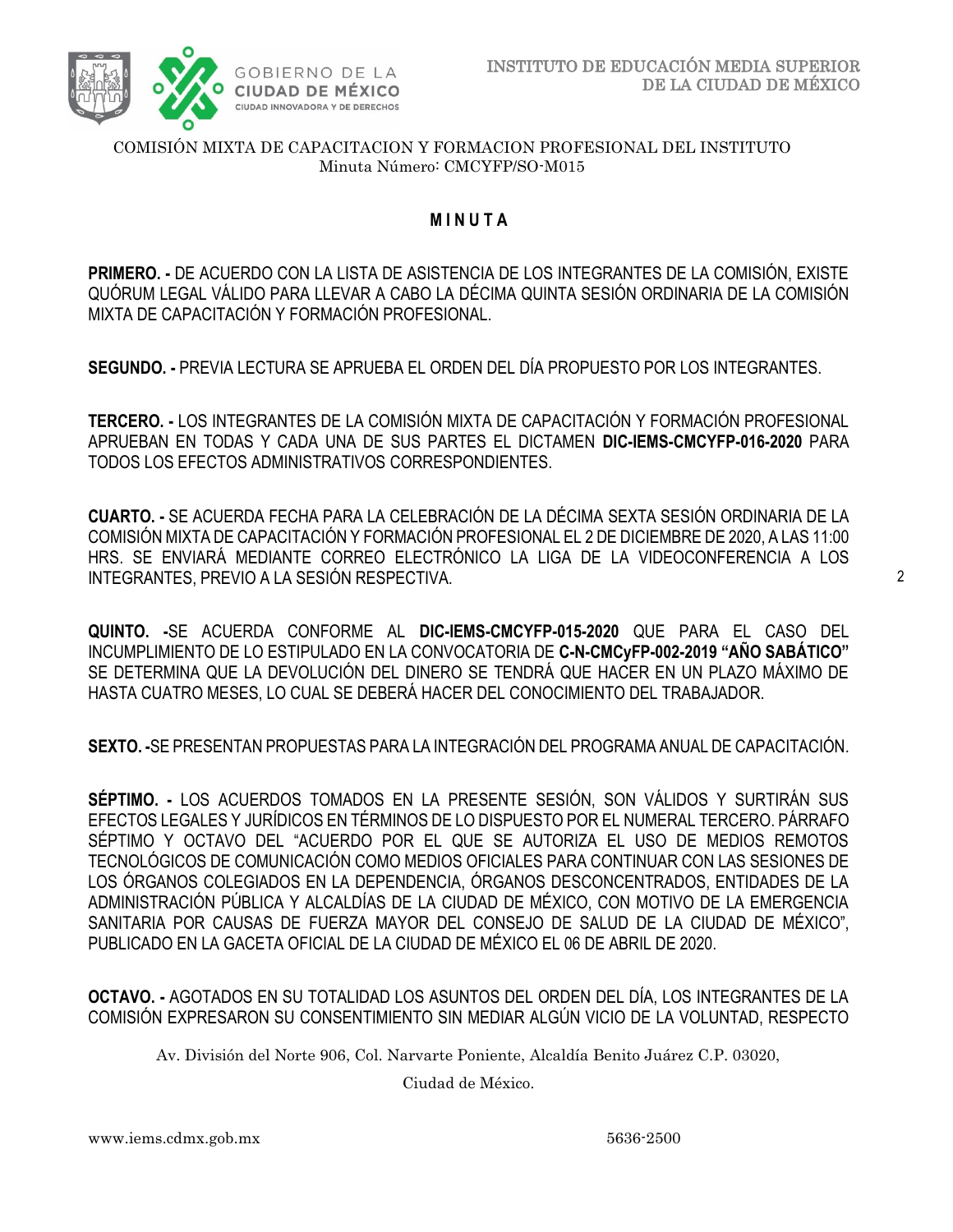

DE LA MINUTA EMITIDA. LA QUE SURTIRÁ EFECTOS LEGALES A PARTIR DE SU PUBLICACIÓN EN LA PÁGINA FIRMAS AUTÓGRAFAS DE LOS QUE EN EL INTERVINIERON SE ASENTARÁN UNA VEZ TERMINADA LA OFICIAL DEL INSTITUTO DE CONFORMIDAD CON EL NUMERAL SÉPTIMO DE LA PRESENTE MINUTA, Y LAS EMERGENCIA SANITARIA.

**ESTE DOCUMENTO SE FIRMA SIENDO LAS 13:52 HORAS DEL 18 DE NOVIEMBRE DE 2020------------------------ -----------------------------------------------------------------------------------------------------------------------------------------------------------**

3

Av. División del Norte 906, Col. Narvarte Poniente, Alcaldía Benito Juárez C.P. 03020, Ciudad de México.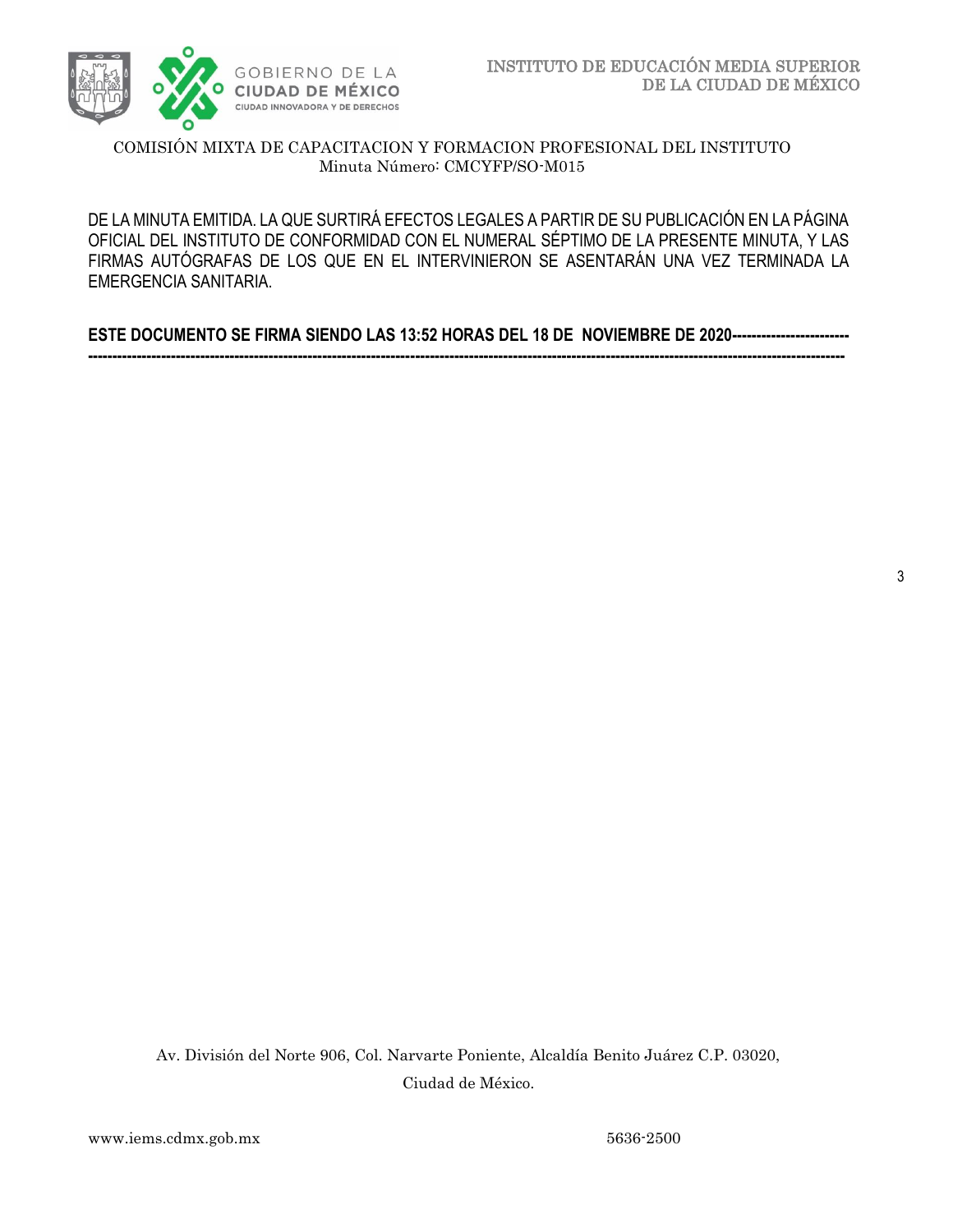

**FIRMAN LAS PARTES**

# **POR PARTE DE LOS TRABAJADORES DEL IEMS**

**HÉCTOR CALDERÓN SOSA MARY CARMEN PALMA MILLAN**

INTEGRANTE PROPIETARIO SECRETARIO DE FOMENTO A LA VIVIENDA DEL SINDICATO DE LA UNIÓN DE TRABAJADORES DEL INSTITUTO DE EDUCACIÓN MEDIA SUPERIOR (SUTIEMS)

INTEGRANTE PROPIETARIA SECRETARIA DE CONFLICTOS LABORALES, PROFESIONALIZACIÓN, PROMOCIÓN Y CDMISIÓN DEL SINDICATO INDEPENDIENTE DE TRABAJADORES DEL INSTITUTO DE EDUCACIÓN MEDIA SUPERIOR (SITIEMS)

# **BEATRIZ DÍAZ GASPAR ENRIQUE CRUZ GARCÍA**

INTEGRANTE PROPIETARIA SECRETARIA DE PROMOCION DEPORTIVA DEL SINDICATO DE LA UNIÓN DE TRABAJADORES DEL INSTITUTO DE EDUCACIÓN MEDIA SUPERIOR (SUTIEMS)

INTEGRANTE PROPIETARIO SECRETARIO DE ESTUDIOS LABORALES DEL SINDICATO DE LA UNIÓN DE TRABAJADORES DEL INSTITUTO DE EDUCACIÓN MEDIA SUPERIOR (SUTIEMS)

Av. División del Norte 906, Col. Narvarte Poniente, Alcaldía Benito Juárez C.P. 03020,

Ciudad de México.